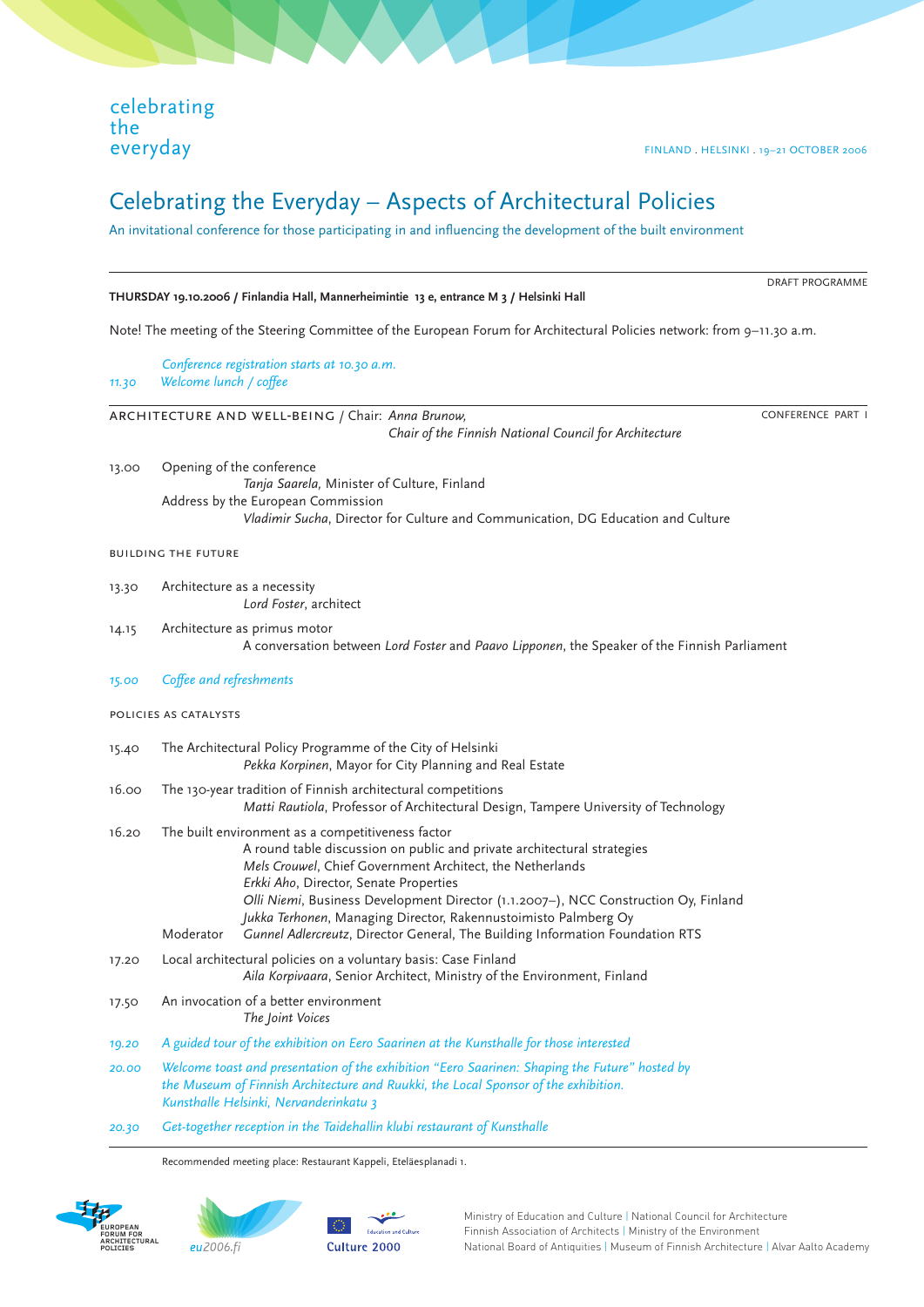## **FRIDAY 20.10.2006 / High Tech Center HTC Helsinki, Tammasaarenkatu 1–7 / Kolumbus Auditorium**

Note! The Extraordinary Assembly of the Association of the European Forum for Architectural Policies: from 9 – 10 a.m.

| 10.00 | Coffee                                                                                                                                                                                                                                                            | Registration for the second day starts at 9.30 a.m.                                                                                                                                                                                                                                                                                                                                                                                                             |  |
|-------|-------------------------------------------------------------------------------------------------------------------------------------------------------------------------------------------------------------------------------------------------------------------|-----------------------------------------------------------------------------------------------------------------------------------------------------------------------------------------------------------------------------------------------------------------------------------------------------------------------------------------------------------------------------------------------------------------------------------------------------------------|--|
|       | <b>CONFERENCE PART II</b><br>ARCHITECTURE AND POLICY MAKING / Chair: Anna Brunow                                                                                                                                                                                  |                                                                                                                                                                                                                                                                                                                                                                                                                                                                 |  |
| 10.30 | Future perspectives of the European Forum for Architectural Policies<br>Rob Docter, Director, Berlage Institute                                                                                                                                                   |                                                                                                                                                                                                                                                                                                                                                                                                                                                                 |  |
|       | INPUTS ON THE FUTURE                                                                                                                                                                                                                                              |                                                                                                                                                                                                                                                                                                                                                                                                                                                                 |  |
| 10.45 | Moderator                                                                                                                                                                                                                                                         | Innovatory and experimental developments<br>Examples / best practices from various European countries<br>Hans Eggen, Architect, Swizerland<br>Ogmund Sørli, Architect, Norway<br>Steven Melemis, Tenured Professor of Architecture, Urbanism and Project Management, France<br>Karsten Moritz, Civil Engineer, Architect, Germany<br>Esa Vesmanen, Interior Architect, Finland<br>Hennu Kjisik, Architect, Senior Researcher, Helsinki University of Technology |  |
| 12.20 | Initiatives for architectural education<br>Pihla Meskanen, Dariusz Smiechowski, PLAYCE – International association of architecture education<br>Kristiina Nivari, Museum of Finnish Architecture / GAUDI network<br>Maire Mattinen, National Board of Antiquities |                                                                                                                                                                                                                                                                                                                                                                                                                                                                 |  |

*12.40 Buffet lunch in the lobby* 

identity and competitiveness

| 14.00 | Strategic policies and the future |                                                                                                     |  |  |
|-------|-----------------------------------|-----------------------------------------------------------------------------------------------------|--|--|
|       | Keynote                           | Jefferey M Sellers, Associate Professor of Political Science,                                       |  |  |
|       |                                   | Geography and Public Policy, University of Southern California                                      |  |  |
|       | Round table statements            |                                                                                                     |  |  |
|       |                                   | Andres Kurg, Researcher, MSc in Architectural History, Estonian Academy of Arts.                    |  |  |
|       |                                   | Valentina Croci, journalist, MSc in Architectural History, Venice University of Architecture        |  |  |
|       |                                   | Julian Wékel, Professor in Planning and Regional Development, Technische Universität Darmstadt      |  |  |
|       | Moderator                         | Kaarin Taipale, Architect, Researcher, former Chair of ICLEI - Local Governments for Sustainability |  |  |
|       |                                   |                                                                                                     |  |  |

# *16.00 Coffee and refreshments*

- 16.40 Celebrating the everyday: architectural aspects of the Helsinki excursions *Severi Blomstedt*, Director, Museum of Finnish Architecture
- 17.00 Architecture: potency and potential *Deyan Sudjic*, Director, Design Museum, London Joint keynote speaker with the Conference Coup de Dés by the Mies van der Rohe Foundation
- Closing words 17.50
- 18.00 An opportunity to return to the hotel before the evening programme
- *19.30 Reception of the City of Helsinki at the City Hall, Pohjoisesplanadi 11–13*



 $\overline{a}$